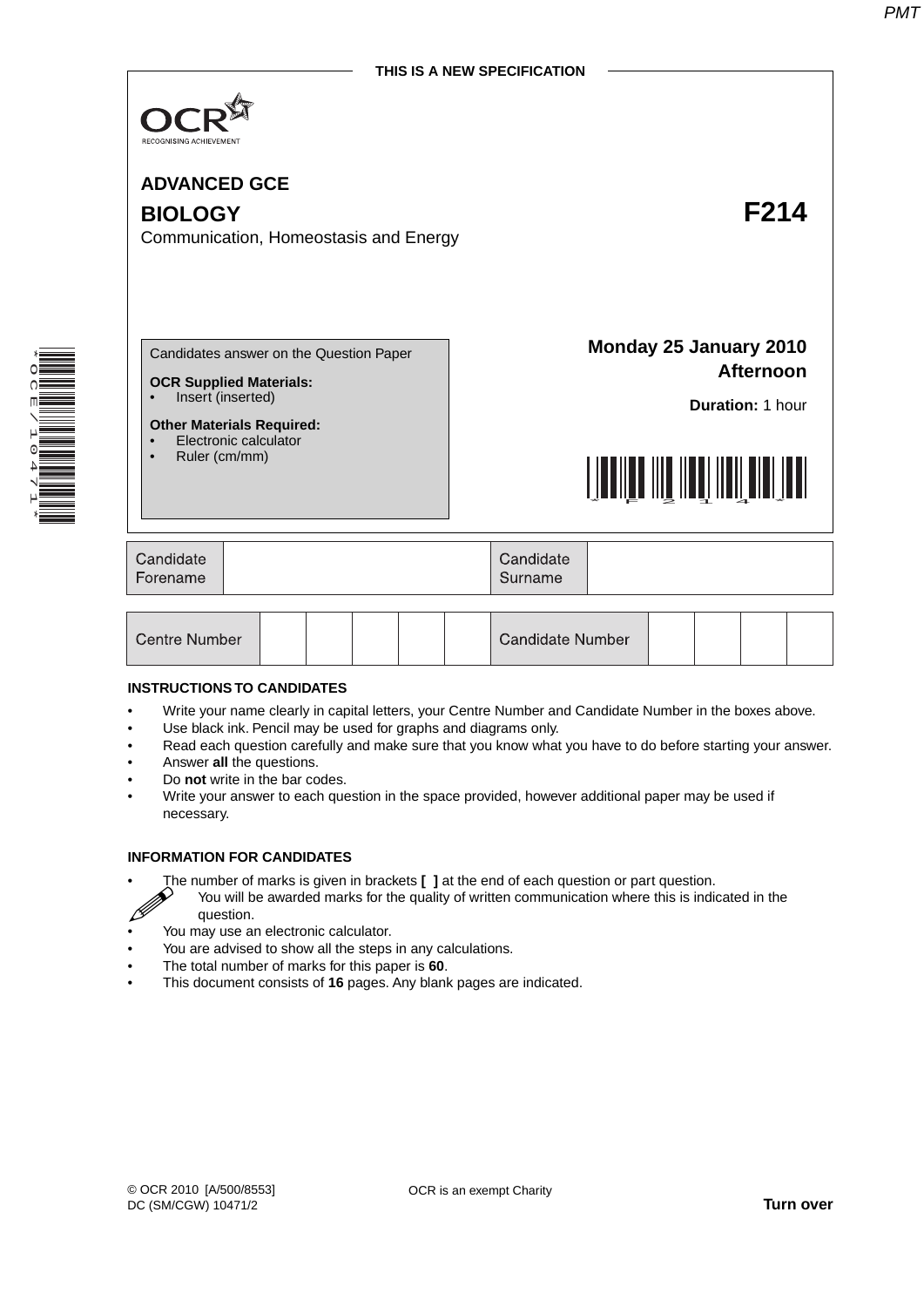# Answer **all** the questions.

**1 (a)** Excretion and secretion are two processes that take place in the body of a mammal.

Complete the table below to compare the processes of excretion and secretion.

|                          | excretion | secretion |
|--------------------------|-----------|-----------|
| one difference           |           |           |
| one example of a product |           |           |
| one similarity           |           |           |
|                          |           | $[3]$     |

 **(b)** Aerobic respiration may be summarised by the following equation:

 $C_6H_{12}O_6 + 6O_2 \rightarrow 6CO_2 + 6H_2O$ 

Although carbon dioxide and water are products of aerobic respiration, the equation is an over-simplification of the process.

State **and** explain **one** way in which this equation is an over-simplification.

 ................................................................................................................................................... ................................................................................................................................................... ................................................................................................................................................... .............................................................................................................................................. **[2]**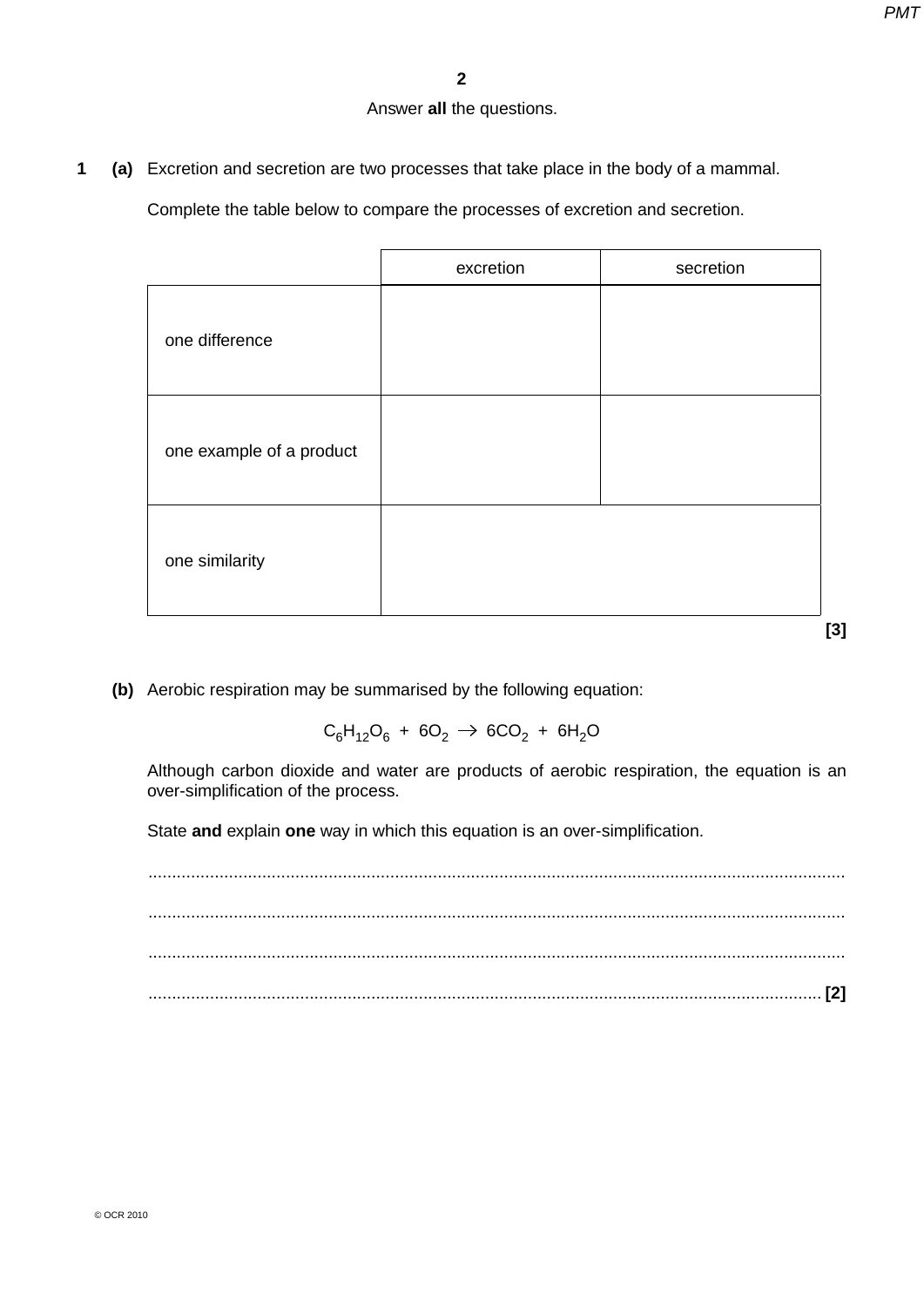- (c) Over 2.3 million people in the UK are known to have diabetes. It is also estimated that a further 0.5 million people have the condition but are unaware of it.
	- $(i)$ Explain how Type 1 diabetes is caused.

 $(ii)$ Describe three factors that increase a person's risk of developing Type 2 diabetes. [Total: 10]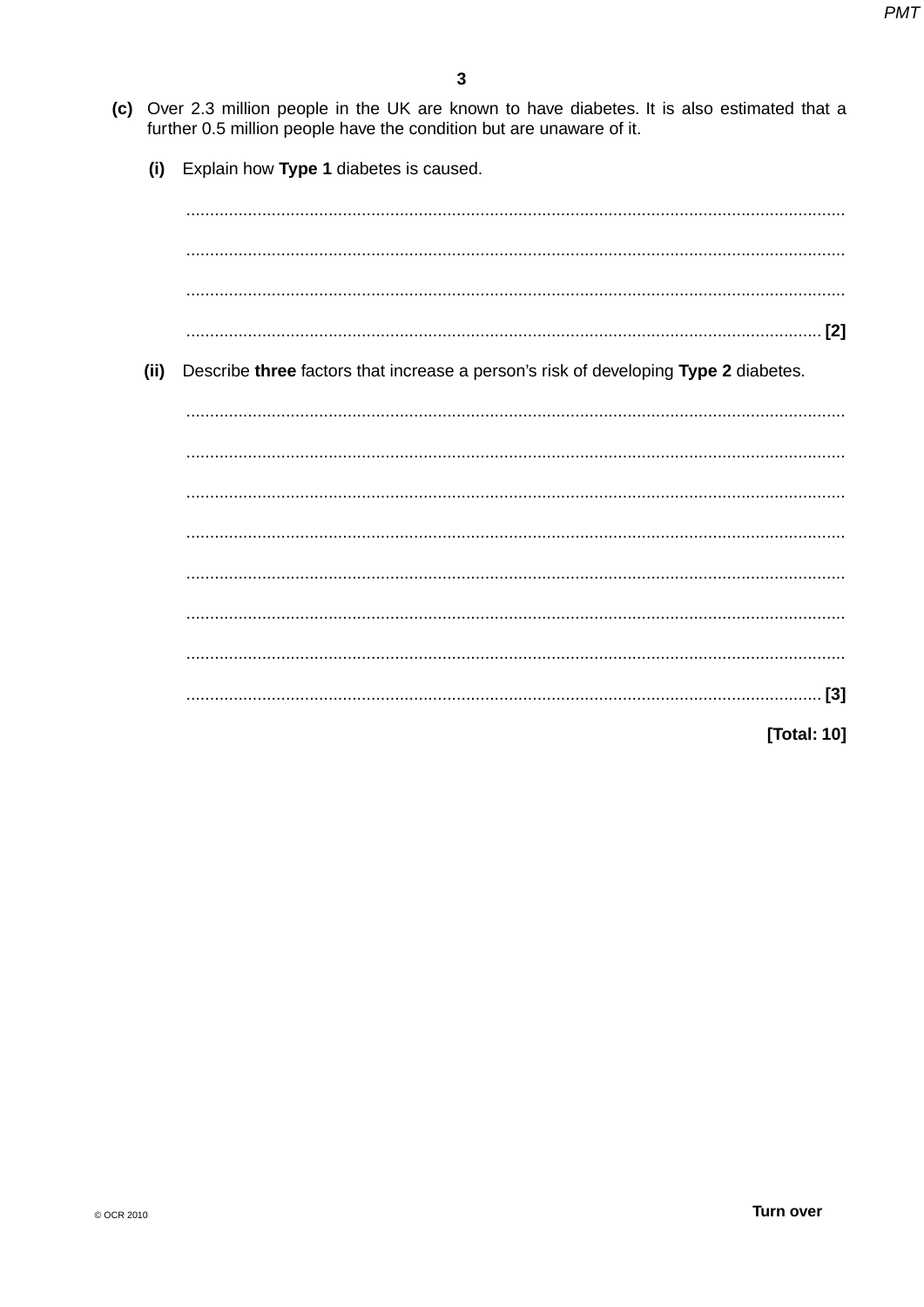(a) Fig. 2.1 represents the first stage of respiration.  $\overline{\mathbf{2}}$ 



Fig. 2.1

| (i)   | Name the stage represented by Fig. 2.1.                   |  |
|-------|-----------------------------------------------------------|--|
|       |                                                           |  |
| (ii)  | State precisely where in the cell this stage takes place. |  |
|       |                                                           |  |
|       |                                                           |  |
| (iii) | Identify the compounds <b>D</b> , <b>E</b> and <b>F</b> . |  |
|       |                                                           |  |
|       |                                                           |  |
|       |                                                           |  |
|       |                                                           |  |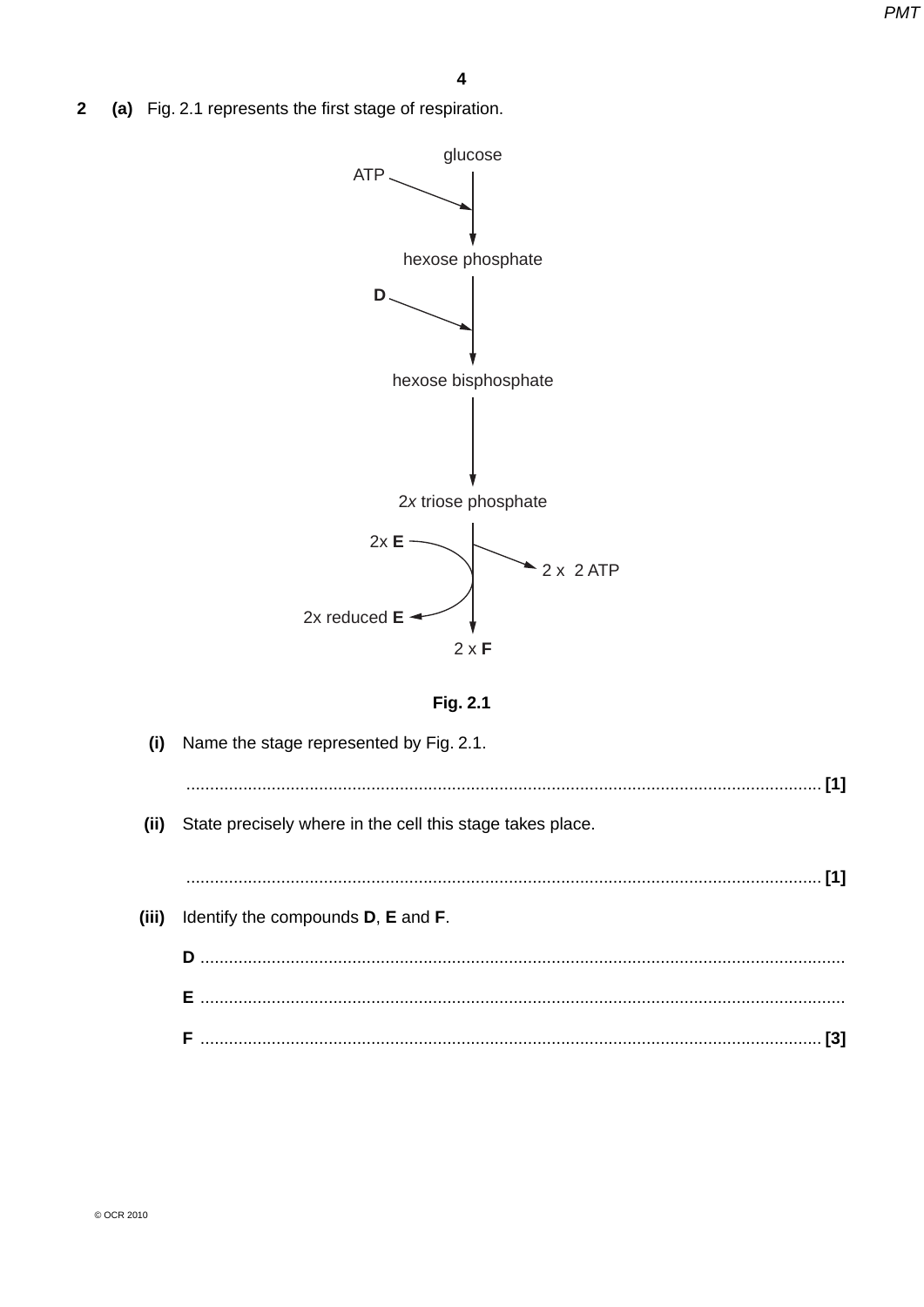(b) In anaerobic conditions, compound F does not proceed to the link reaction.

Describe the fate of compound F during anaerobic respiration in an animal cell and explain the importance of this reaction.

| [5] |
|-----|

# TURN OVER FOR QUESTION 2(c)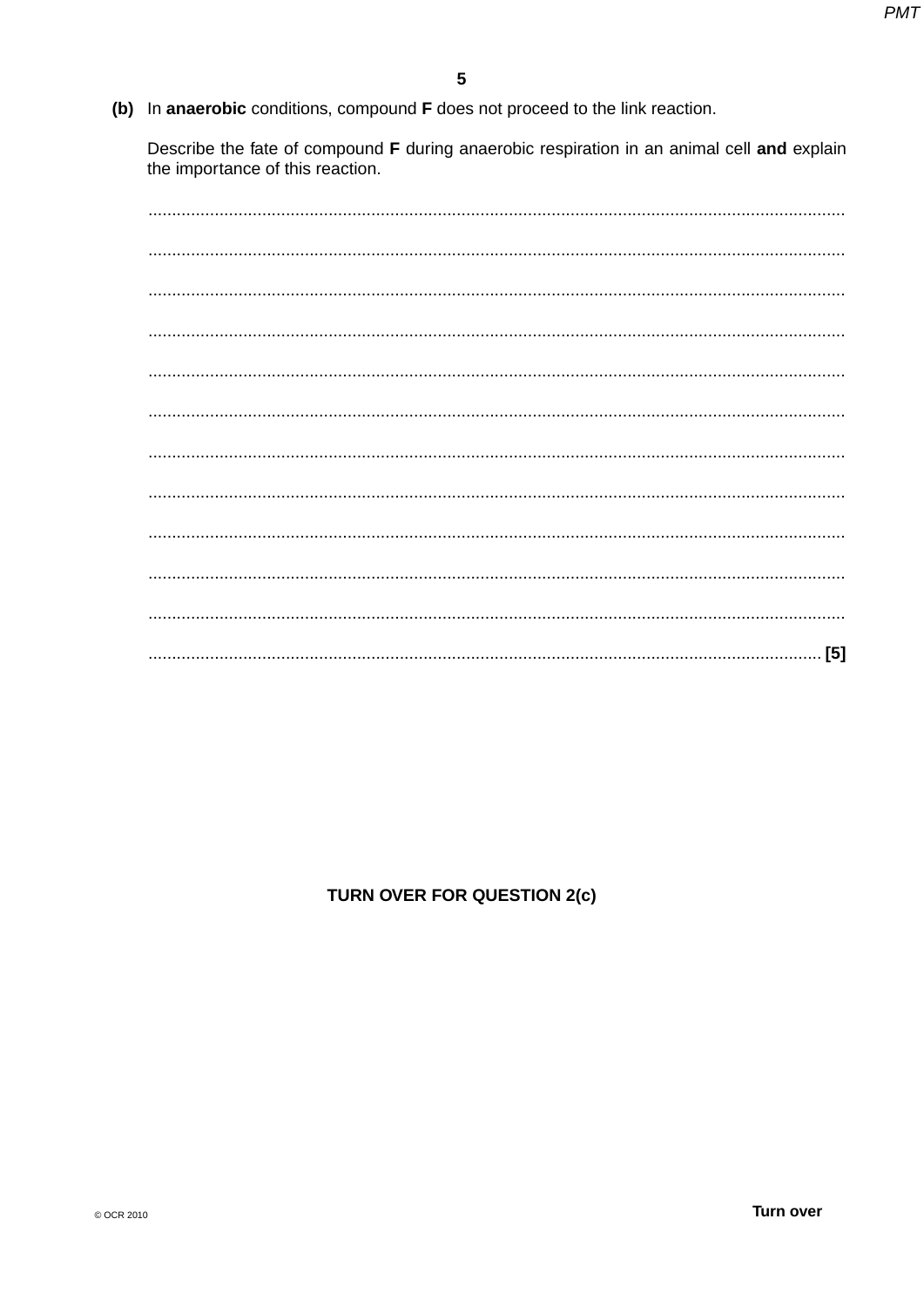**(c)** Fig. 2.2 is a drawing of a common seal, *Phoca vitulina*, an aquatic mammal.





The seal comes to the surface of the water to obtain air and it can then stay underwater for over 20 minutes.

 Fig. 2.3 shows a seal at the surface of the water and Fig. 2.4 shows the same animal then submerging again.



**Fig. 2.3**



**Fig. 2.4**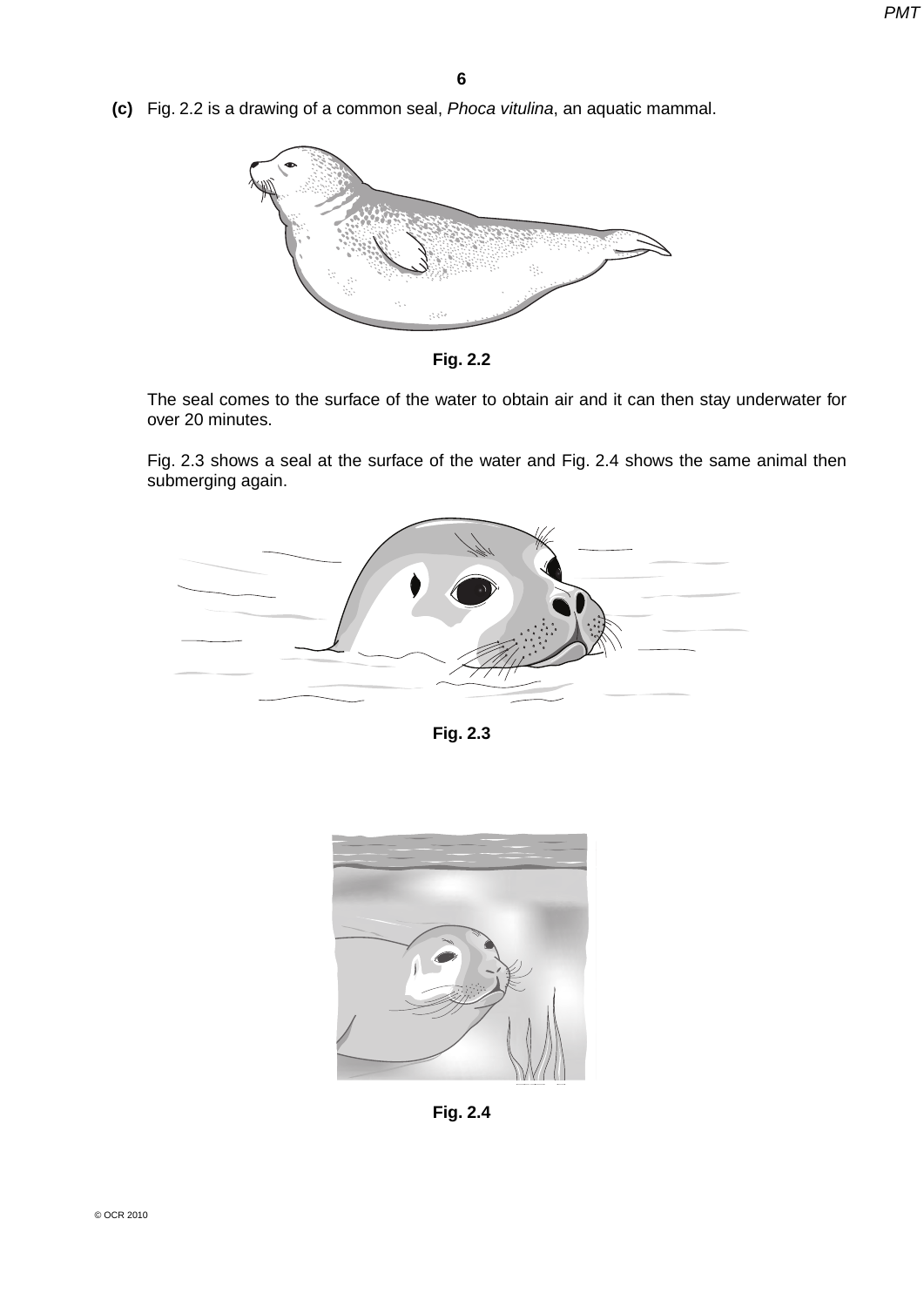Suggest how the seal is adapted to respire for such a long time underwater.

[Total: 13]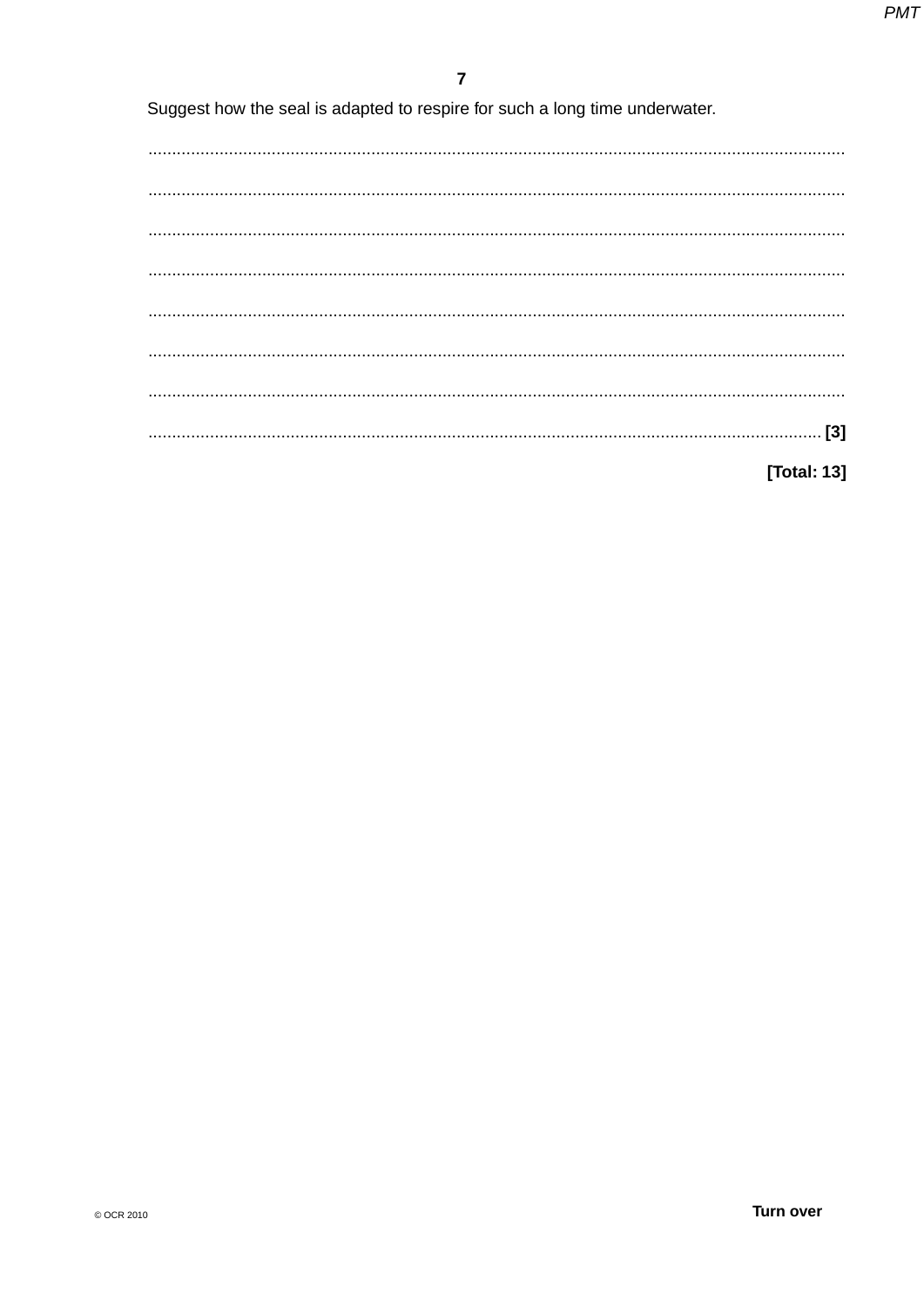$\overline{3}$ (a) Fig. 3.1 represents part of the axon of a neurone.





Describe the structure of the feature labelled A.

Table 3.1 shows details of the diameter and speed of conduction of impulse along the neurones of different animal taxa.

Table 3.1

| type of neurone | axon diameter<br>$(\mu m)$ | speed of<br>conduction<br>$(m s^{-1})$ | animal taxon |
|-----------------|----------------------------|----------------------------------------|--------------|
| myelinated      | 4                          | 25                                     | mammal       |
| myelinated      | 10                         | 30                                     | amphibian    |
| myelinated      | 14                         | 35                                     | amphibian    |
| unmyelinated    | 15                         | 3                                      | mammal       |
| unmyelinated    | 1000                       | 30                                     | mollusc      |

- (b) Using only the data in Table 3.1, describe the effect of each of the following on the speed of conduction:
	- myelination,  $(i)$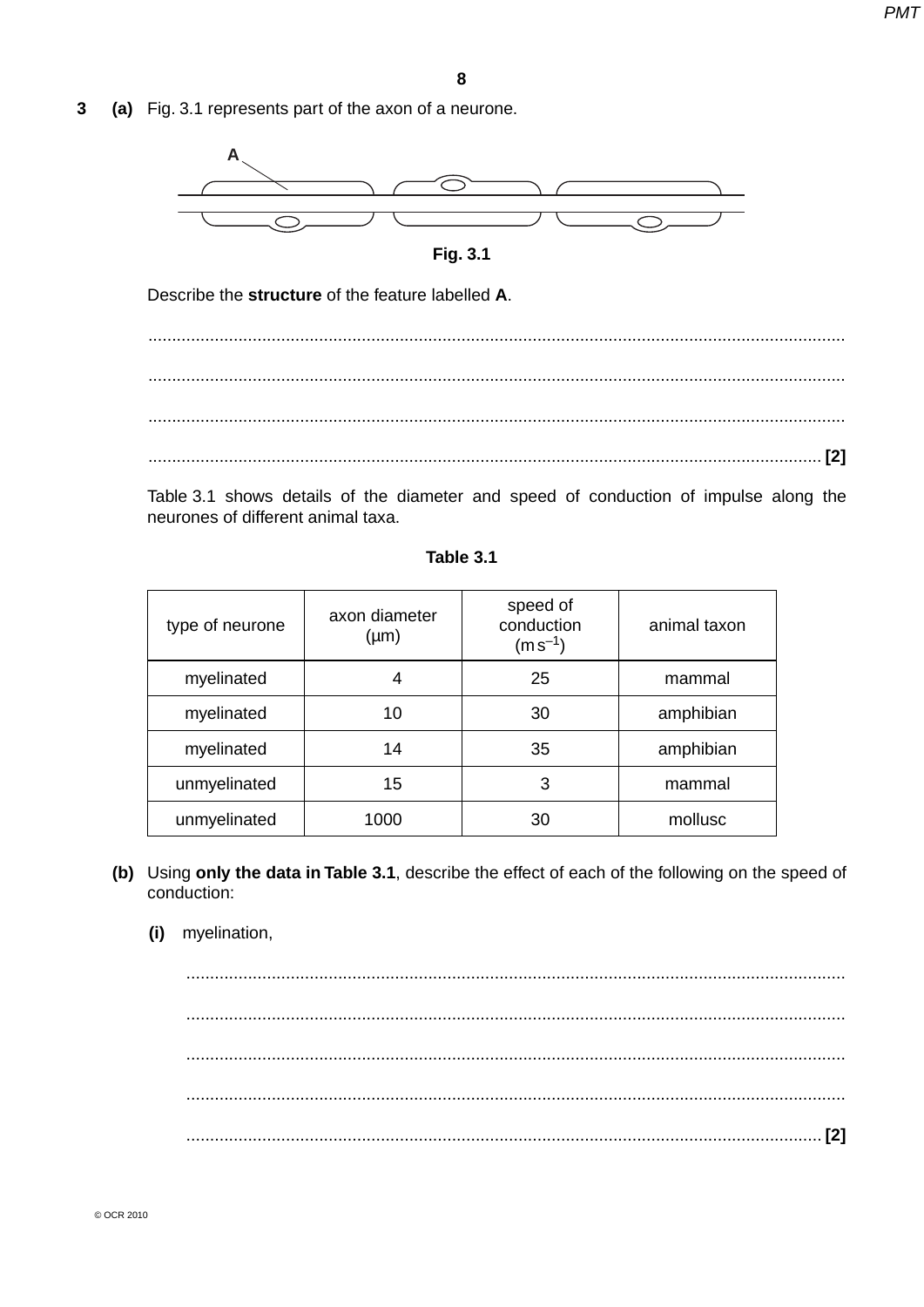$\mathbf{9}$ 

|     | (ii) | axon diameter.                                                                                                                                      |
|-----|------|-----------------------------------------------------------------------------------------------------------------------------------------------------|
|     |      |                                                                                                                                                     |
|     |      |                                                                                                                                                     |
|     |      |                                                                                                                                                     |
|     |      |                                                                                                                                                     |
|     |      |                                                                                                                                                     |
|     |      |                                                                                                                                                     |
|     |      |                                                                                                                                                     |
| (c) |      | The speed of conduction of a nerve impulse is also affected by temperature.                                                                         |
|     |      | Suggest why an increase in temperature results in an increase in the speed of                                                                       |
|     | (i)  | conduction.                                                                                                                                         |
|     |      |                                                                                                                                                     |
|     |      |                                                                                                                                                     |
|     |      |                                                                                                                                                     |
|     |      |                                                                                                                                                     |
|     | (ii) | As the temperature continues to increase, it reaches a point at which the conduction of<br>the impulse ceases. Suggest why.                         |
|     |      |                                                                                                                                                     |
|     |      |                                                                                                                                                     |
|     |      |                                                                                                                                                     |
|     |      |                                                                                                                                                     |
| (d) |      | Outline the events following the arrival of an action potential at the synaptic knob until the<br>acetylcholine has been released into the synapse. |
|     |      | In your answer, you should use appropriate technical terms, spelt correctly.                                                                        |
|     |      |                                                                                                                                                     |
|     |      |                                                                                                                                                     |
|     |      |                                                                                                                                                     |
|     |      |                                                                                                                                                     |
|     |      |                                                                                                                                                     |
|     |      |                                                                                                                                                     |
|     |      |                                                                                                                                                     |
|     |      |                                                                                                                                                     |
|     |      |                                                                                                                                                     |
|     |      |                                                                                                                                                     |
|     |      |                                                                                                                                                     |
|     |      | . [4]                                                                                                                                               |
|     |      | [Total: 12]                                                                                                                                         |
|     |      |                                                                                                                                                     |

Turn over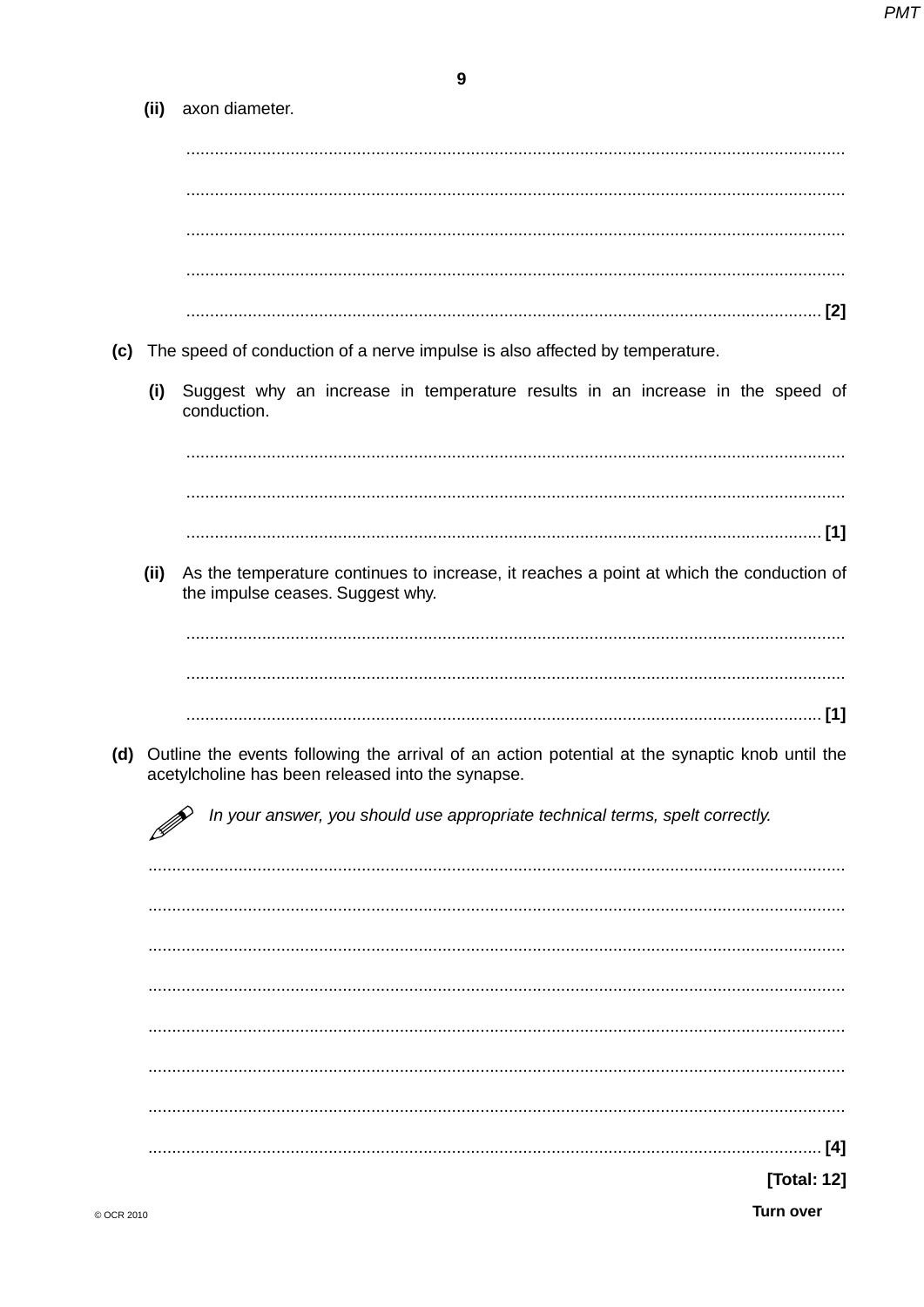- **4 (a)** Blood enters the kidneys through the renal arteries and the human kidneys process 1200cm3 of blood every minute. This 1200cm3 of blood contains 700cm3 of plasma. As this blood passes through a glomerulus, 125cm<sup>3</sup> of fluid passes into the renal tubule.
	- **(i)** Name the process by which the fluid passes from the glomerulus into the renal tubule.
		- ...................................................................................................................................... **[1]**
	- **(ii)** Calculate the percentage of plasma that passes into the renal tubule.

Show your working and **give your answer to one decimal place**.

Answer = ..................................................... % **[2]**

- **(b)** Fig. 4.1, **on the insert**, is an electronmicrograph of a transverse section of part of a proximal convoluted tubule.
	- **(i)** Name the tissue that lines the proximal convoluted tubule.

...................................................................................................................................... **[1]**

 **(ii)** Name the structures indicated by **X**.

...................................................................................................................................... **[1]**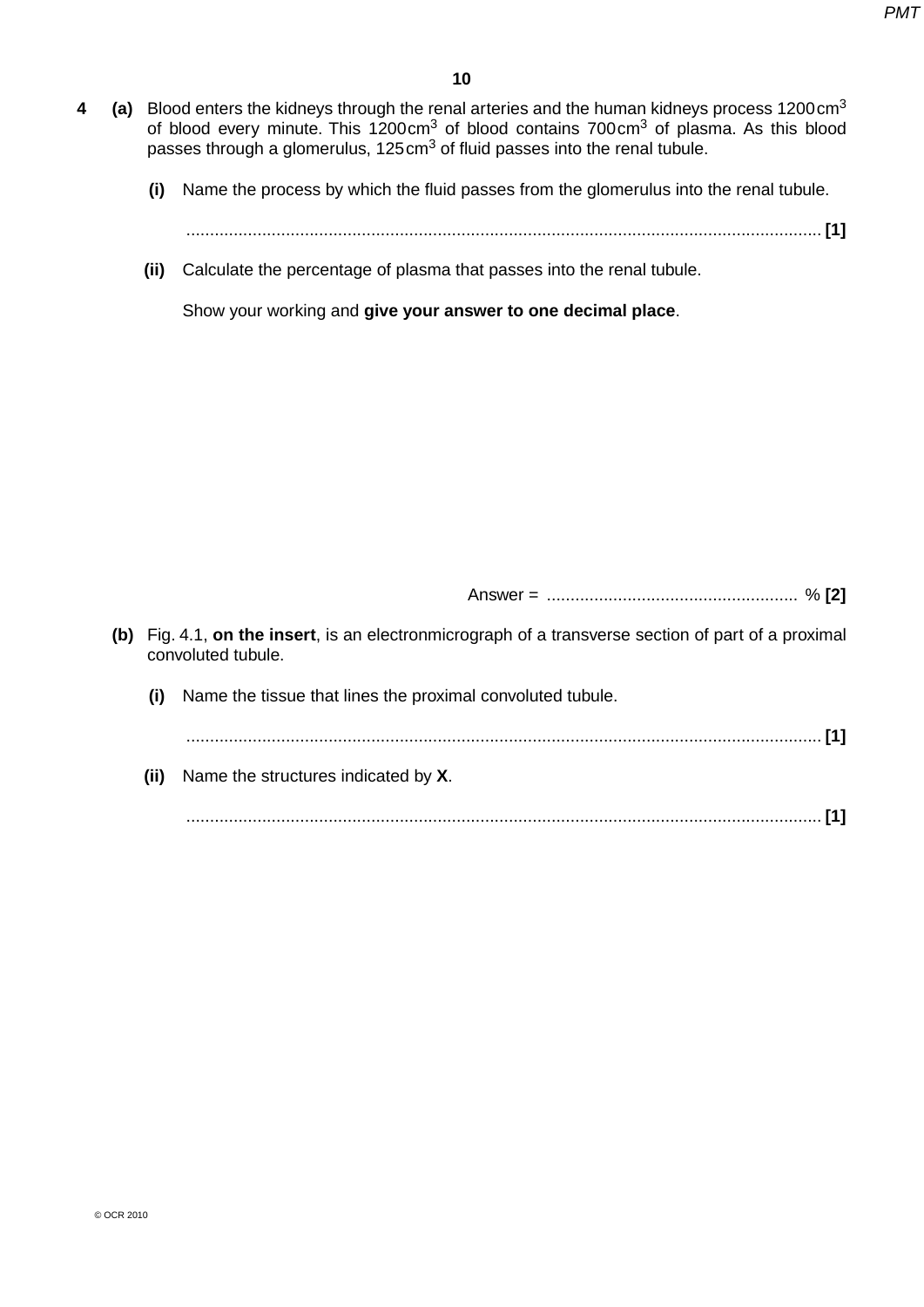**(iii)** Table 4.1 shows the approximate concentration of some of the substances in the blood plasma, the glomerular filtrate and the urine leaving the collecting duct.

| substance                                 | concentration in<br>blood plasma<br>$(g dm^{-3})$ | concentration in<br>glomerular<br>filtrate<br>$(g dm^{-3})$ | concentration in<br>urine leaving<br>collecting duct<br>$(g dm^{-3})$ |
|-------------------------------------------|---------------------------------------------------|-------------------------------------------------------------|-----------------------------------------------------------------------|
| amino acids                               | 0.50                                              | 0.50                                                        | 0.00                                                                  |
| glucose                                   | 1.00                                              | 1.00                                                        | 0.00                                                                  |
| inorganic ions                            | 7.30                                              | 7.30                                                        | 15.60                                                                 |
| nitrogenous waste<br>(not including urea) | 0.03                                              | 0.03                                                        | 0.28                                                                  |
| protein                                   | 80.00                                             | 0.00                                                        | 0.00                                                                  |
| urea                                      | 0.30                                              | 0.30                                                        | 21.00                                                                 |

 Some of the changes observed between the glomerular filtrate and the urine are as a result of activity in the proximal convoluted tubule.

With reference to Table 4.1, explain how these observed changes in concentration are brought about by the **proximal convoluted tubule**.

*M* In your answer, you should use appropriate technical terms, spelt correctly.

 ........................................................................................................................................... ........................................................................................................................................... ........................................................................................................................................... ........................................................................................................................................... ........................................................................................................................................... ........................................................................................................................................... ........................................................................................................................................... ........................................................................................................................................... ........................................................................................................................................... ...................................................................................................................................... **[4]**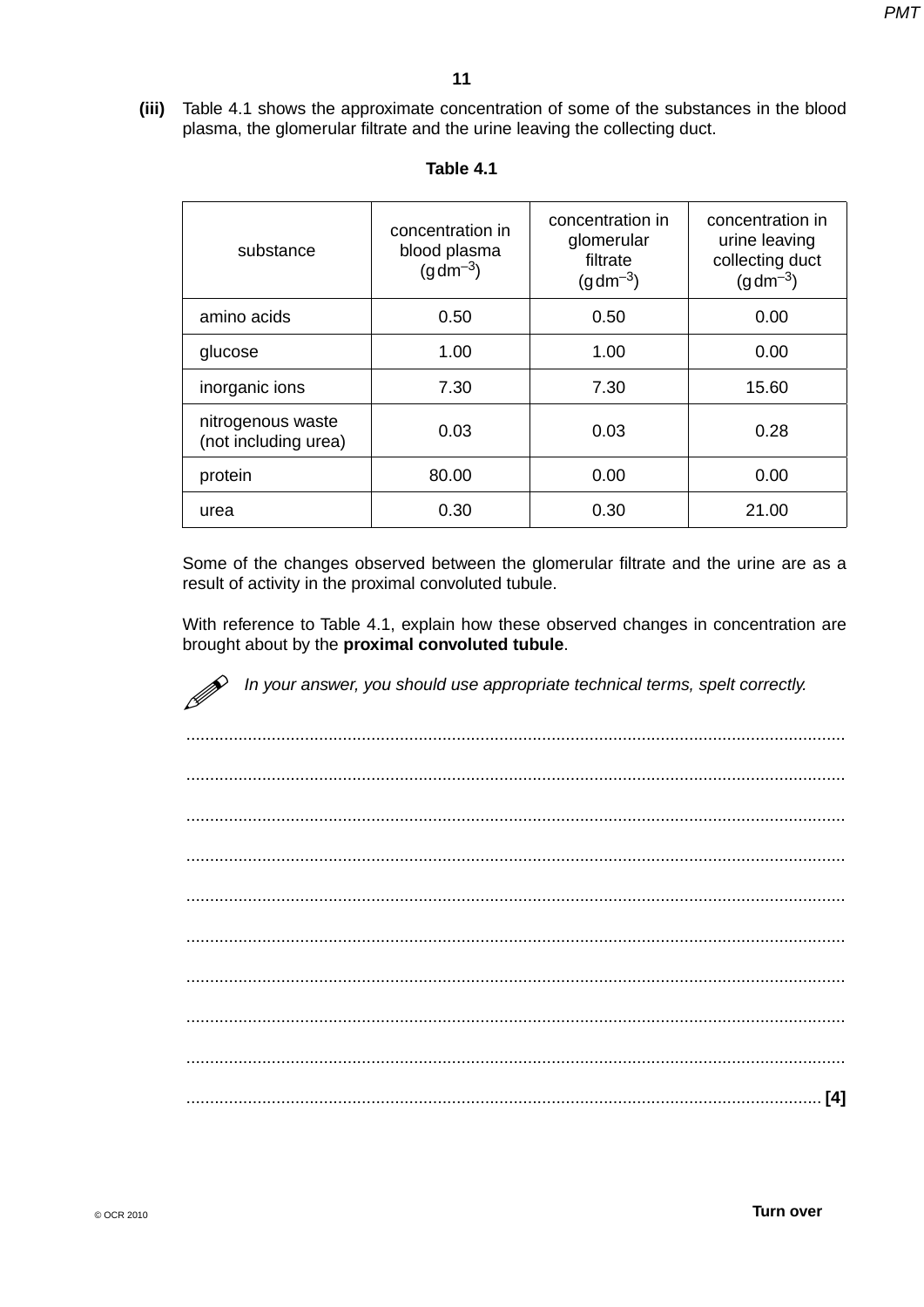**(c)** When the kidneys cease functioning or fail to work effectively, renal dialysis may be necessary.

Fig. 4.2 outlines the procedure of haemodialysis, a type of renal dialysis.





Fig. 4.3 shows further detail of how **stage 3** is achieved.



**Fig. 4.3**

 **(i)** State the **types** of blood vessel represented by **L** and **M** in Fig. 4.2.

**L** ........................................................................................................................................

**M** .................................................................................................................................. **[1]**

 **(ii)** Suggest why it is necessary to add an anticoagulant to the blood in **stage 2**.

...........................................................................................................................................

- ...................................................................................................................................... **[1]**
- **(iii)** Suggest why **no** anticoagulant is added to the blood towards the end of a dialysis session.

 ........................................................................................................................................... ...................................................................................................................................... **[1]**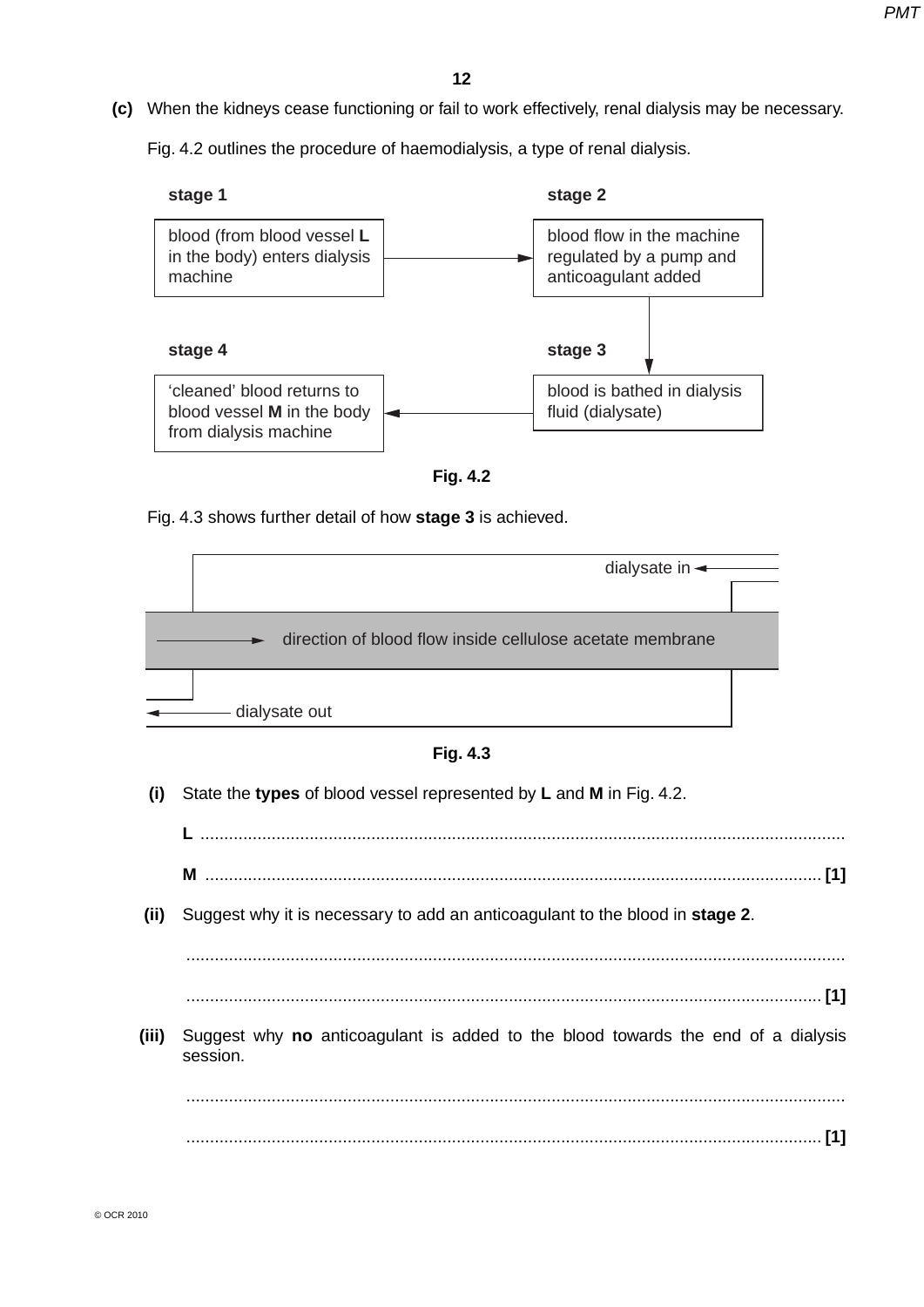| State the process by which molecules and ions, other than water, will move from the<br>blood into the dialysate. | (iv) |
|------------------------------------------------------------------------------------------------------------------|------|
| Suggest why the direction of flow of the blood and the dialysate is as shown in Fig. 4.3.                        | (V)  |
| Total: 141                                                                                                       |      |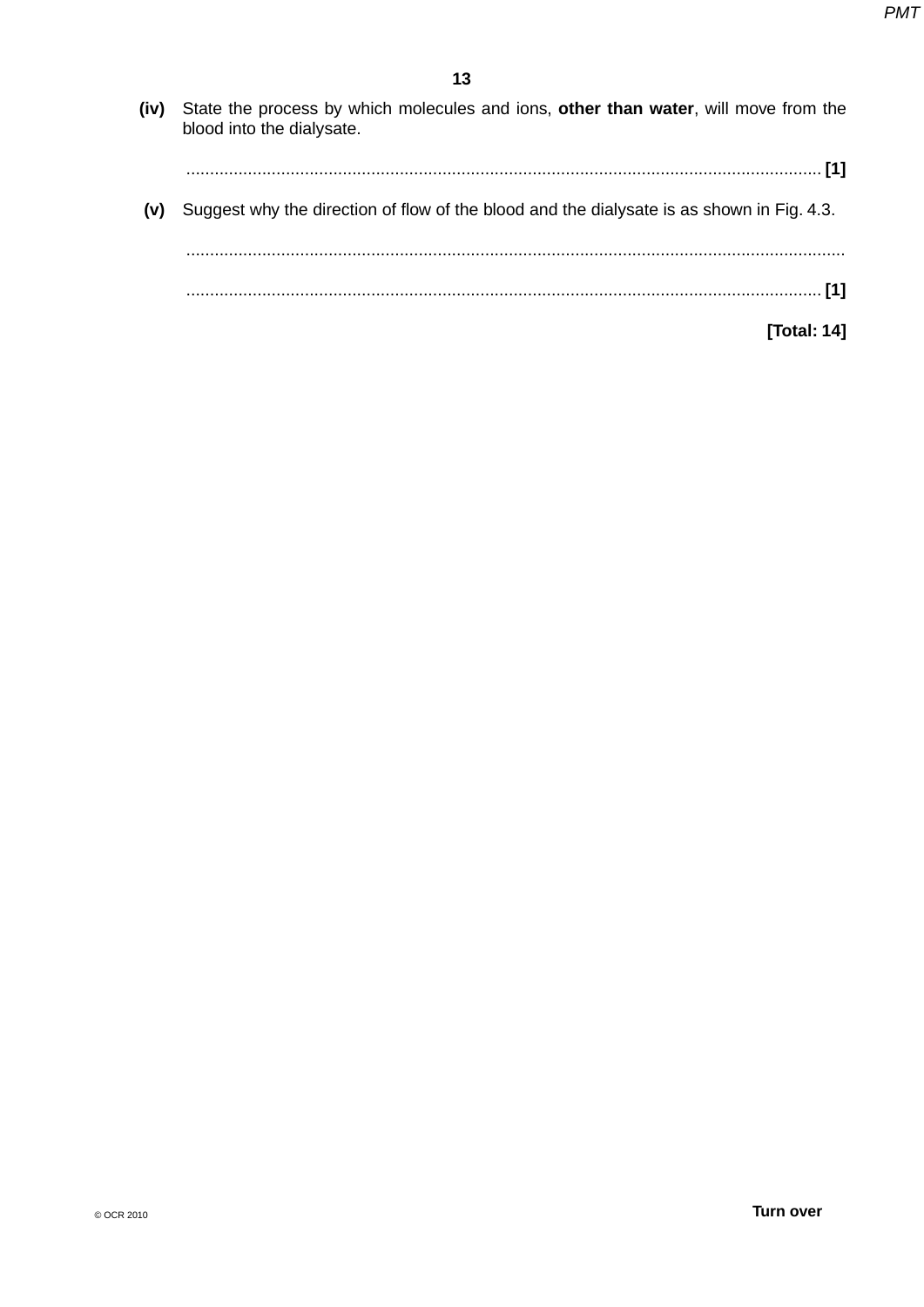**5 (a)** An experiment was carried out into the effect of different wavelengths of light on the rate of photosynthesis.

 Four sealed test-tubes were set up, each containing three leaf discs from the same plant suspended above hydrogencarbonate indicator solution. This solution changes colour at different pH values, as shown below.



At the start of the experiment, the contents of all four tubes were orange-red.

Each tube was illuminated by a lamp with a coloured filter in front of it. The tubes were illuminated for the same length of time. The colour changes were noted and the results are shown in Table 5.1.

| colour of filter | final colour of<br>hydrogencarbonate indicator |
|------------------|------------------------------------------------|
| colourless       | purple                                         |
| blue             | purple                                         |
| green            | orange-yellow                                  |
| red              | red                                            |

### **Table 5.1**

A fifth tube was set up in the same way as the other tubes. This tube was then covered in black paper before being illuminated for the same length of time. The final colour of the hydrogencarbonate indicator in this tube was yellow.

 **(i)** State the purpose of the tube covered with black paper.

 ........................................................................................................................................... ...................................................................................................................................... **[1]**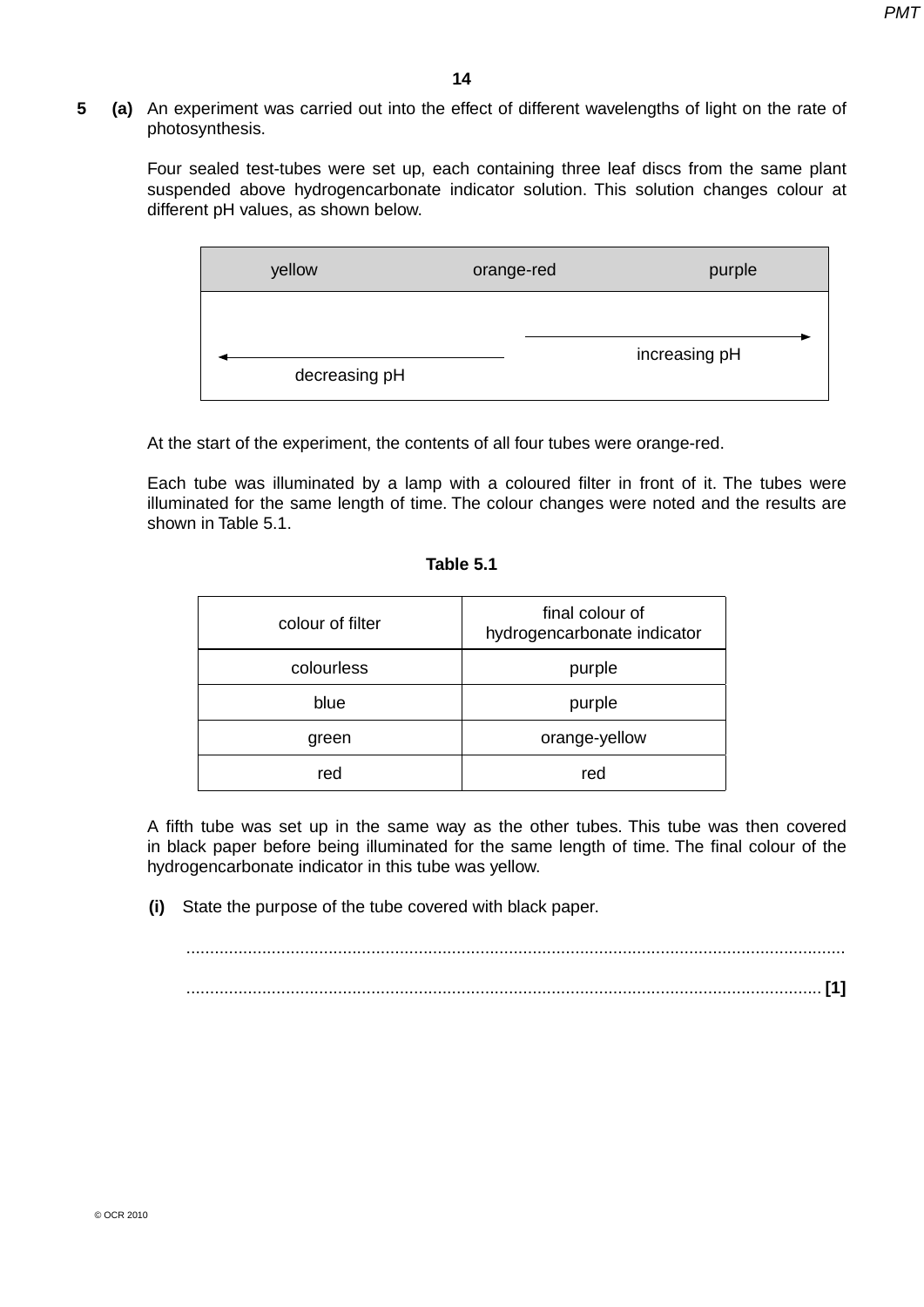(ii) State two precautions that need to be taken when designing and carrying out this experiment in order to obtain results from which valid conclusions can be drawn. Explain the need for each precaution.

| (iii) | Name the pigment at the reaction centre of photosystems I and II. |
|-------|-------------------------------------------------------------------|
|       |                                                                   |
| (iv)  | Explain the change observed in the tube exposed to green light.   |
|       |                                                                   |
|       |                                                                   |
|       |                                                                   |
|       |                                                                   |
|       |                                                                   |
|       |                                                                   |
|       |                                                                   |
|       |                                                                   |

# TURN OVER FOR QUESTION 5(b)